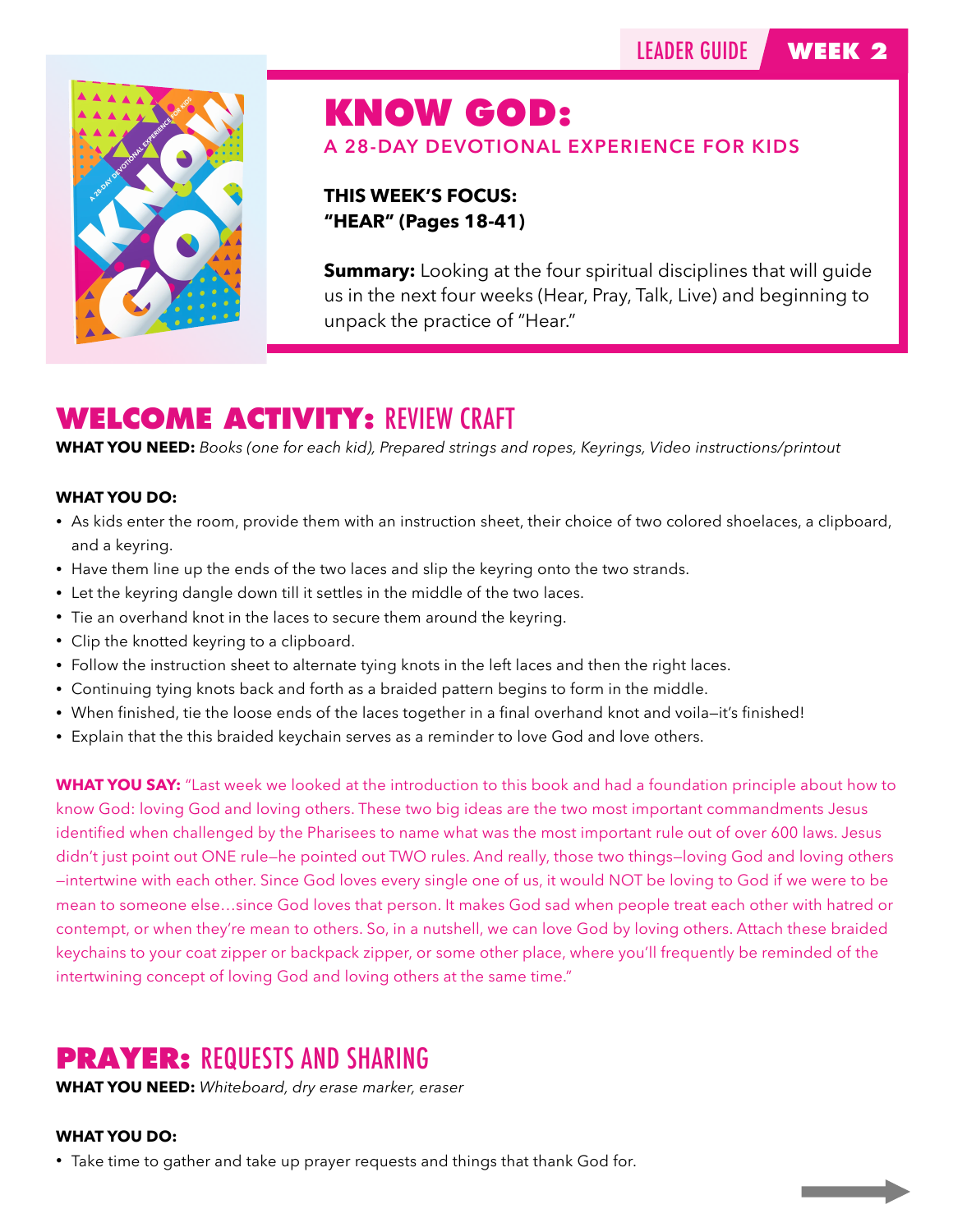- Encourage kids to take it seriously, although what seem like a silly request *could* actually be more important to a child than you might think. Use your best judgment.
- Allow a kid to write requests on the board if someone shows interest.
- Allow a kid to pray for the requests if they show interest.

**WHAT YOU SAY:** "One of the great things about knowing God is that we can interact with Him through prayer. He invites us to talk to Him and share our worries and our excitements with him. Prayer is an important part of building a relationship with God."

# **INTRO:** HEAR, PRAY, TALK, LIVE

**WHAT YOU NEED:** *Books (one for each kid)*

### **WHAT YOU DO:**

- Invite kids to turn to pages 18-19 (they're not numbered, but it's two orange pages with big circles reading *HEAR, PRAY, TALK, LIVE* across the spread)
- Read the overhead introduction in all caps on page 18 and 19, then call on 4 kids to each take a turn reading aloud the paragraphs below each of the four spiritual practices (Hear, Pray, Talk, and Live)

**WHAT YOU SAY:** "These four practices—hear, pray, talk, and live—are going to guide us in how we know God. If we take time over the next few weeks to really dig in to these ideas, we will learn more about God and know Him more personally. Let's do an activity that will reinforce these four key ideas."

### **RESPONSE:** KNOW GOD SUDOKU

**WHAT YOU NEED:** *Sudoku activity page, pens/markers, Kids Cash, answer key*

### **WHAT YOU DO:**

- Give kids a 4x4 sudoku page and challenge them to fill the grid with the four words (hear, pray, talk, live) using the basic rules of Sudoku.
- They may do this activity with a partner.
- Kids may be given 500 Kids Cash dollars upon completion of the puzzle and it is correct.

**WHAT YOU SAY:** "Once again, we will explore the ideas of hear, pray, talk, and live over the next few weeks. This week's focus is HEAR. Let's find out what this means to us and journey to know God."

### **HEAR:** HEAR OVERVIEW + WHO SAID IT?

**WHAT YOU NEED:** *Books (one for each kid), Verse cards*

### **WHAT YOU DO:**

- Have kids turn to pages 22-23 in their books (they're not numbered, but it's two green pages with "HEAR" written in the top left in bold, white caps.
- Read aloud while kids follow along in their book.
- After reading, explain that you will play a game to try and correctly hear someone's voice.
- Everyone must gather on the rug and spread out a little bit (so they have room to move freely if called upon)
- Explain that everyone will close their hands and put their heads down so there's no peeking.
- You will discretely choose one person to move to the head of the space and read a verse card.